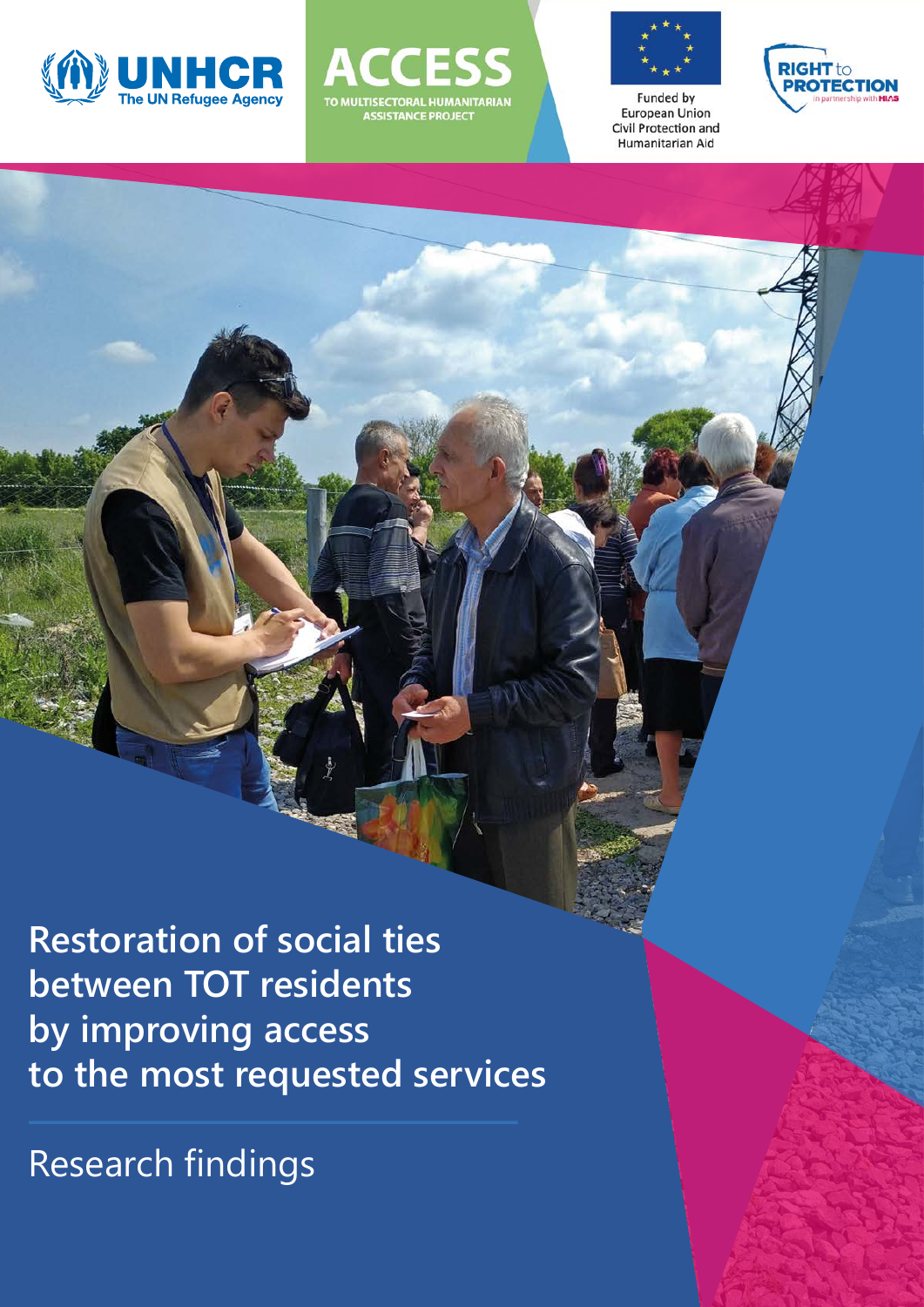This monitoring was conducted by CF «Right to Protection» within the framework of the Multi-Sectoral Humanitarian Aid to Conflict-Affected Populations in Eastern Ukraine Project implemented by CF «Right to Protection» with the financial support of the European Commission under the European Union Civil Protection and Humanitarian Aid within the ACCESS consortium and with the assistance of the Advocacy, Protection and Legal Assistance to IDPs Project, implemented by CF «Right to Protection» with the support of the United Nations Refugee Agency (UNHCR).

This report refers to humanitarian aid measures implemented with the financial support of the European Union. None of the statements made in this document reflect an official position of the European Union, and the European Commission is not liable for the information given.

The content of the material is the sole responsibility of CF «Right to Protection» and cannot be used to reflect the point of view of the United Nations Refugee Agency (UNHCR).

For more information please contact: **pr@r2p.org.ua**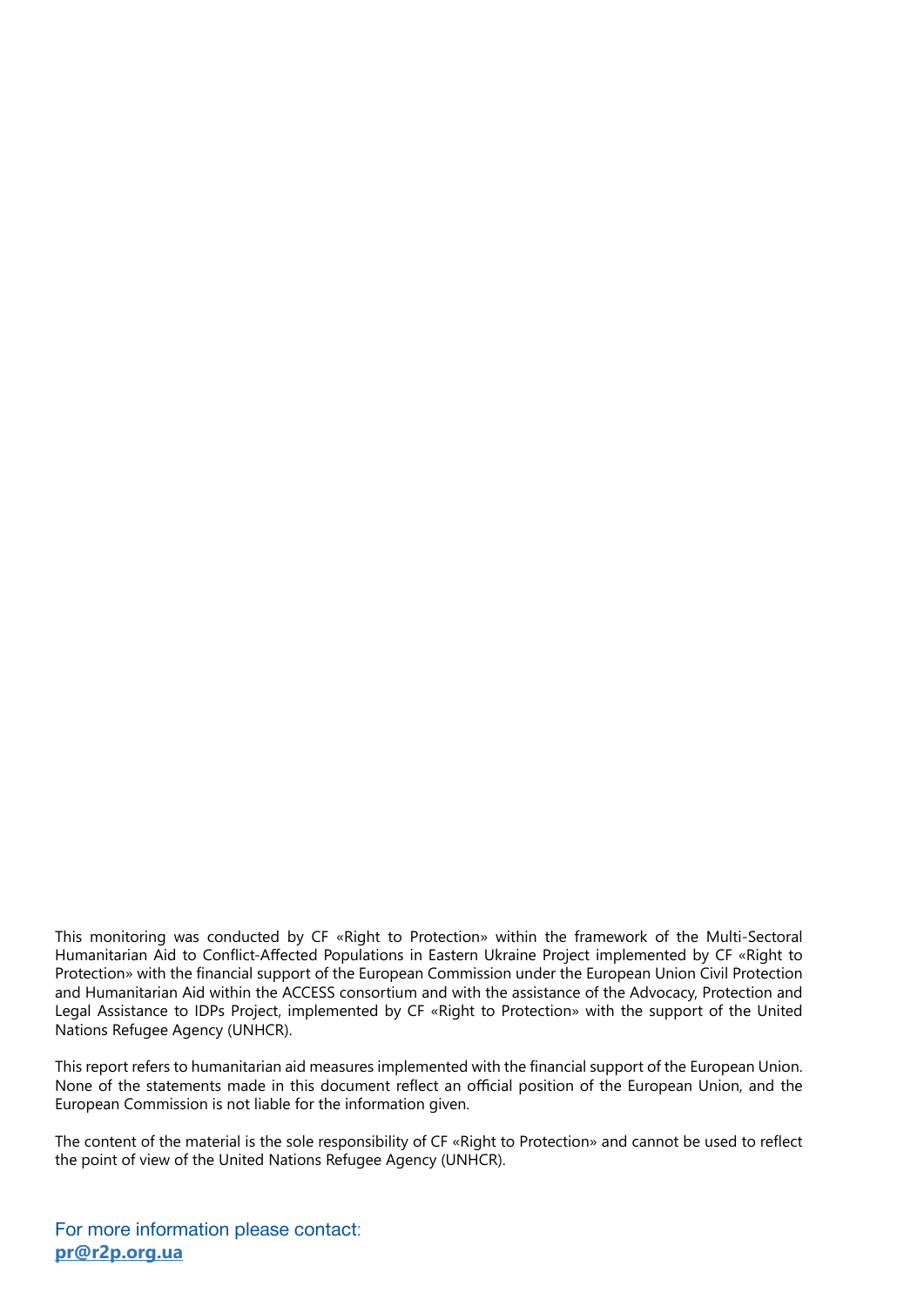In July 2019, the SBGS recorded 1.297 million crossings<sup>1</sup> of the contact line (hereinafter referred to as CL) through the entry-exit checkpoints (hereinafter referred to as EECPs) in Donetsk and Luhansk oblasts.

| <b>EECP</b>        | <b>Exit from TOT</b> | <b>Entry to TOT</b> | <b>Total</b>  |
|--------------------|----------------------|---------------------|---------------|
| Hnutove            | 65,000               | 74,000              | 139,000       |
| Maiorske           | 148,000              | 146,000             | 294,000       |
| Marinka            | 136,000              | 139,000             | 275,000       |
| Novotroitske       | 125,000              | 120,000             | 245,000       |
| Stanytsia Luhanska | 172,000              | 172,000             | 344,000       |
| <b>Total</b>       | 646,000              | 651,000             | 1.297 million |

According to the surveys conducted regularly by CF «Right to Protection», from among the persons crossing CL through EECPs in Donetsk and Luhansk oblasts<sup>2</sup>, **93% of the respondents live permanently in the temporarily occupied territory of Donetsk and Luhansk oblasts** (hereinafter referred to as TOT).

Respondents most often mention the resolution of the issues related to receiving or restoring the payment of pensions or social assistance (74%) and cash withdrawal (29%) as the purpose of their travel. About 16% of respondents travel to the government-controlled territory (hereinafter referred to as the GCA) to visit relatives, and 14% to go shopping.

|                              | REASONS 74% Solving issues related to pensions/social payments |
|------------------------------|----------------------------------------------------------------|
|                              | 29% Withdrawing cash                                           |
| <b>FOR</b>                   | <b>16%</b> Visiting relatives                                  |
| <b>CROSSING 14% Shopping</b> |                                                                |

Most spend **2 to 3 hours to cross** the CL and a few more hours to get to EECPs. Once there, they have to stand in queues without proper conditions, travel—sometimes even walking on bad roads–spend money on travel and often rent housing. This is what residents of TOT with no access to government, administrative, social and other services have to go through. Simple tasks such as renewing a passport, registering a birth of a child or death of a relative, passing physical identification to continue receiving a pension, withdrawing cash, buying presents are far more complex than they should be for hundreds of thousands of people in Ukraine.

### **Concerns in crossing the contact line through the EECPs**



1 EECP Monthly Figures: http://bit.ly/2H8H4eG

2 Within the framework of the Advocacy, Protection and Legal Assistance to IDPs Project, implemented by CF «Right to Protection» with the support of the United Nations Refugee Agency (UNHCR) http://r2p.org.ua/category/zviti-ta-infografiki/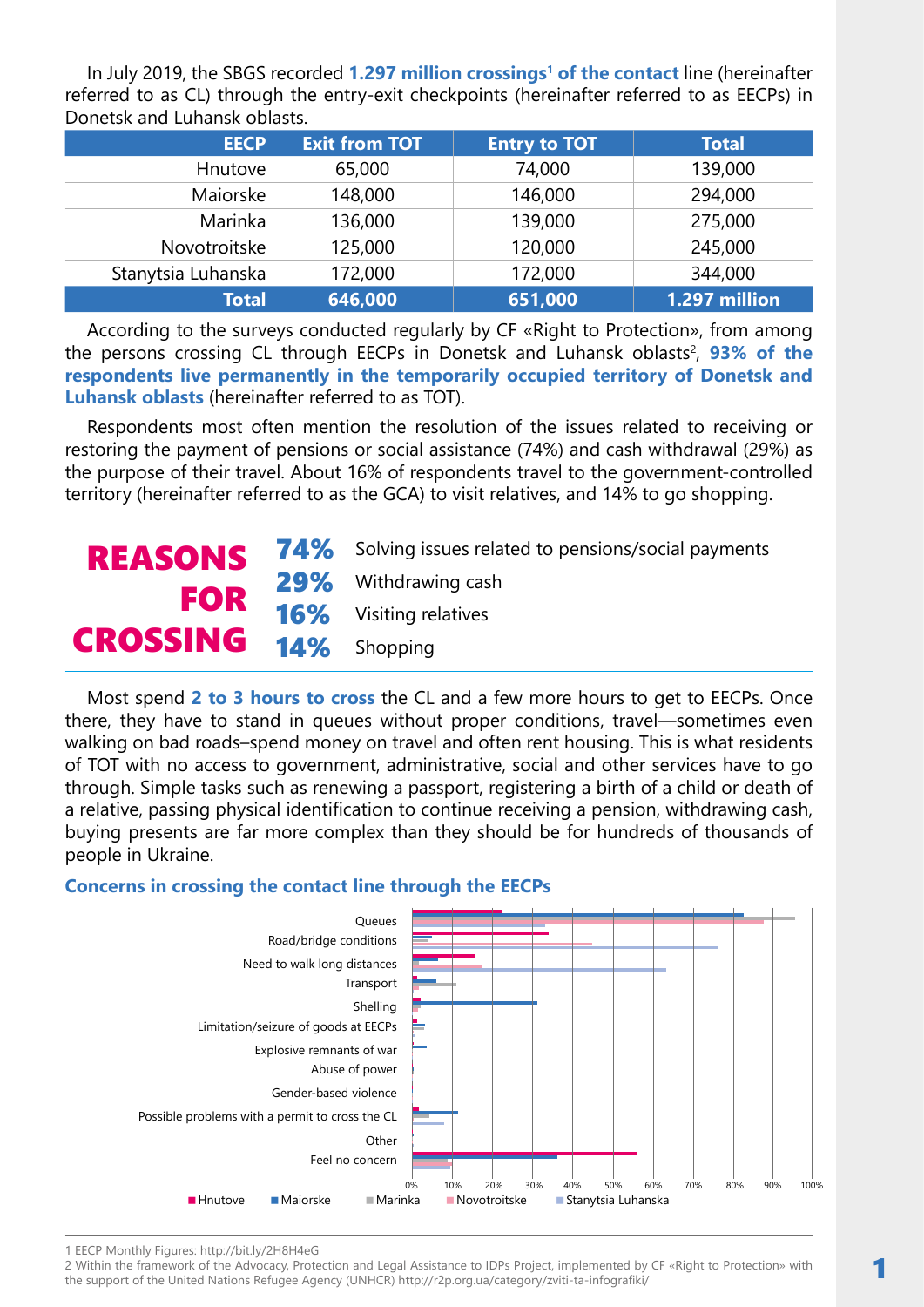This survey aims to find out how, given the current restrictions on freedom of movement in Donbas, **it is possible to alleviate the condition of people affected by an armed conflict and to grant them access to the most requested services.** For this purpose, in July 2019, we conducted a survey among TOT residents crossing the CL through EECPs in Donetsk and Luhansk oblasts to find out which services were requested the most and also to present their vision of the best way to receive these services. We analyzed the situation in the context of the existing infrastructure, regulations, and security, and developed recommendations, which, in our opinion, can positively influence the degree of protection of the conflictaffected population and improve TOT residents' access to the necessary services.

**In July 2019, the monitors of CF «Right to Protection» interviewed 1,059 adult TOT residents** crossing the CL through 5 EECPs in Donetsk and Luhansk oblasts. The survey covered the services they would use at or near the EECP, under what conditions they would do it, and what services, in their opinion, should be required to be available at the EECP.

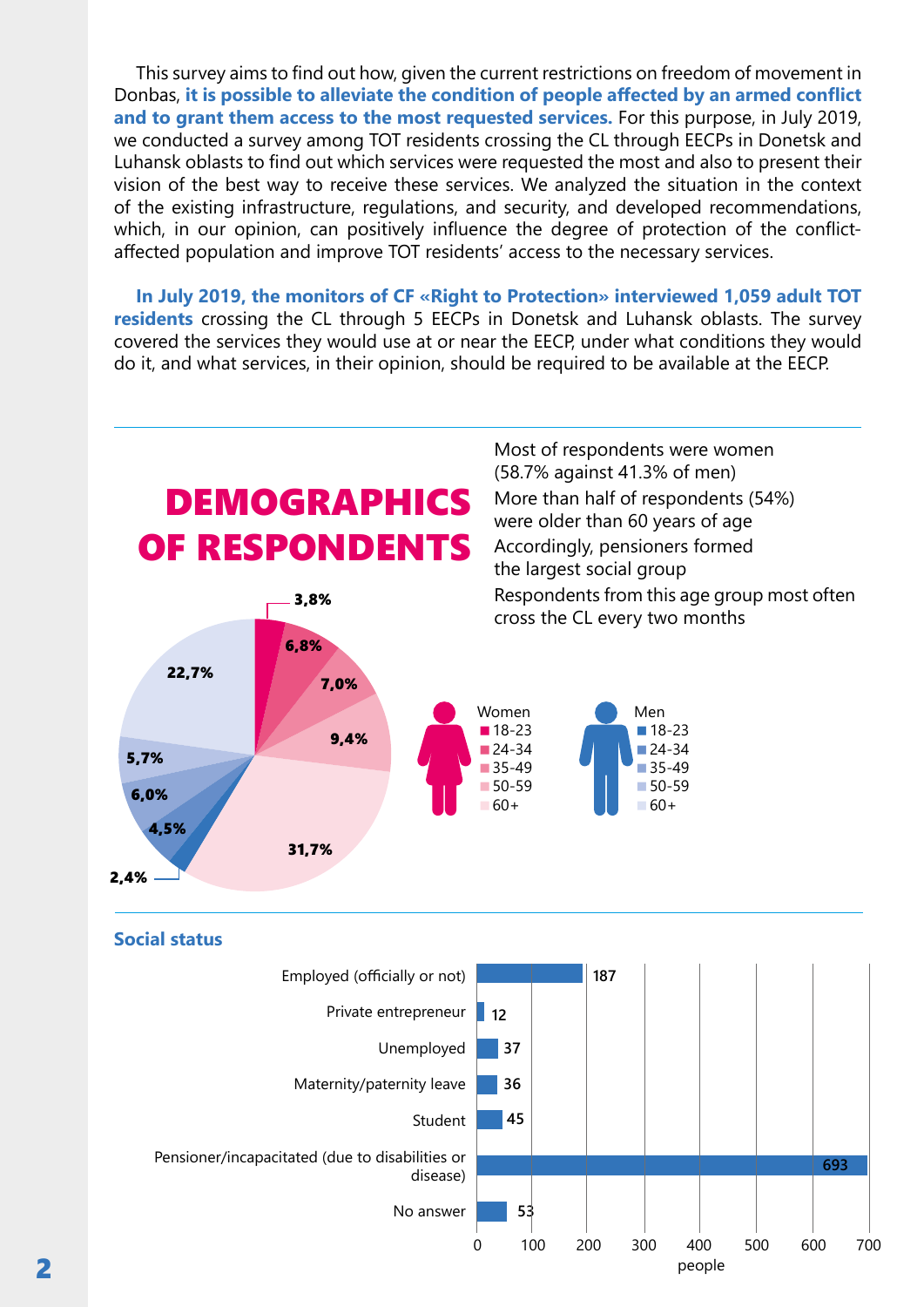Taking into account the most popular reasons for crossing the CL, R2P asked travelers to choose which services they would like to receive directly at the EECP.

**Demand for administrative services among TOT residents is extremely high.** 82% of respondents would like to be able to receive them as close to the point of crossing as possible. Most respondents are interested in the services provided by the Ministry of Social Protection and the Pension Fund of Ukraine.



# **Administrative services**

Additional services such as printing, copying, scanning documents, photos for documents, and postal services are also highly demanded.

**78% of those surveyed would like to receive banking services at EECPs.** In particular, respondents would like the option to withdraw cash and conduct transactions on their accounts, pass physical identification (a mandatory procedure for pensioners from TOT), (re) issue a digitalized pensioner's ID card in the form of a bank card.<sup>3</sup>



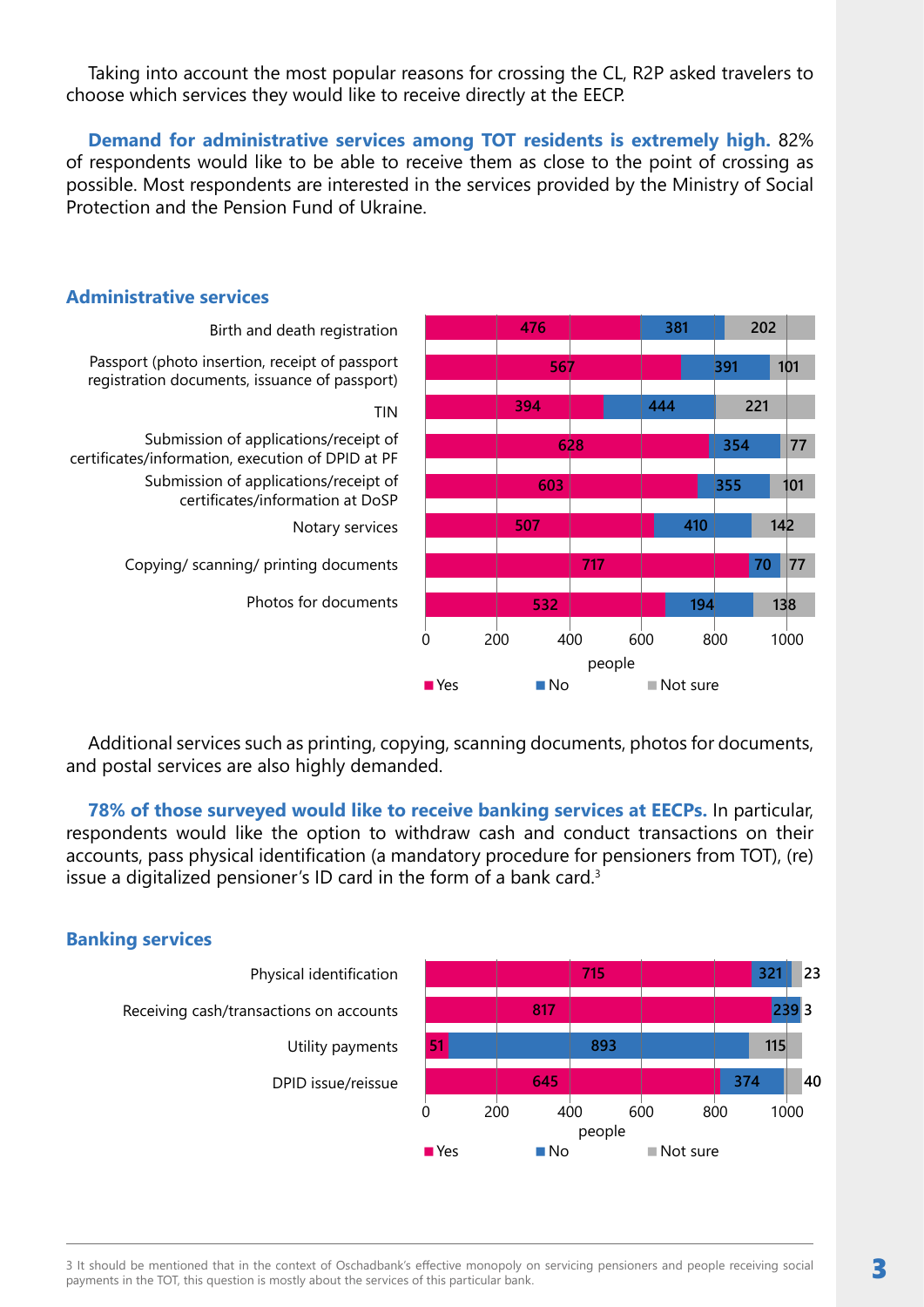Goods that can be purchased in GCA are also highly demanded among TOT residents – **67% of those surveyed would like to be able to buy goods at or near the EECP.** However, this only applies to food and medications. Our respondents would be less willing to buy clothing, agricultural products and household appliances at EECPs.

### **Trade**



**90% of travelers are not interested in services for families with children.** First of all, this is due to the demographic peculiarities of the respondents, among whom the largest age groups are pensioners and people of pre-retirement age.

# **Services for families with children**

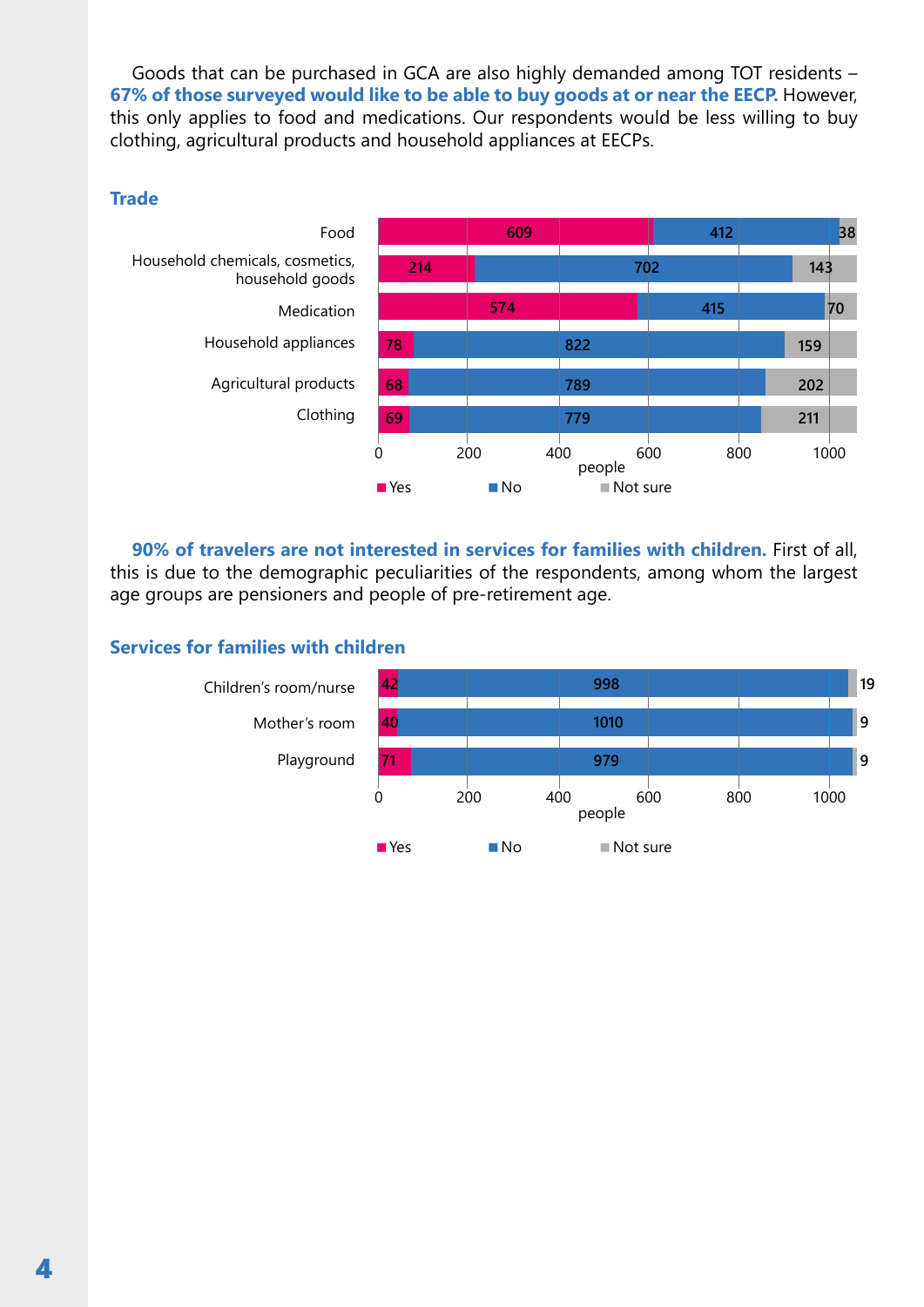Due to the fact that majority of the respondents crossed the EECP through a pedestrian corridor, and only a small percentage cross by car, **services for car owners** were not too in demand. Such services were only interesting **for 9% of those surveyed.** The most demanded services were MIA service centers (registration of vehicles, issuance of technical data sheets, driver's licenses, license plates, etc.), as well as insurance, while the repair and refueling of cars were less interesting to the interviewed.



### **Services for car owners**

If the respondents did not want to receive a particular service at or near the EECP, we asked them why not. Usually, queues bother respondents much more than shelling. In addition to the situations where those surveyed are not interested in a particular service at all, the respondents most often stated that they did not want to use the services at EECP because they would still continue their trip, since they had other interests at their final destination.

# **Reasons for reluctance to receive services at/near EECP**



\* respondents could choose more than one response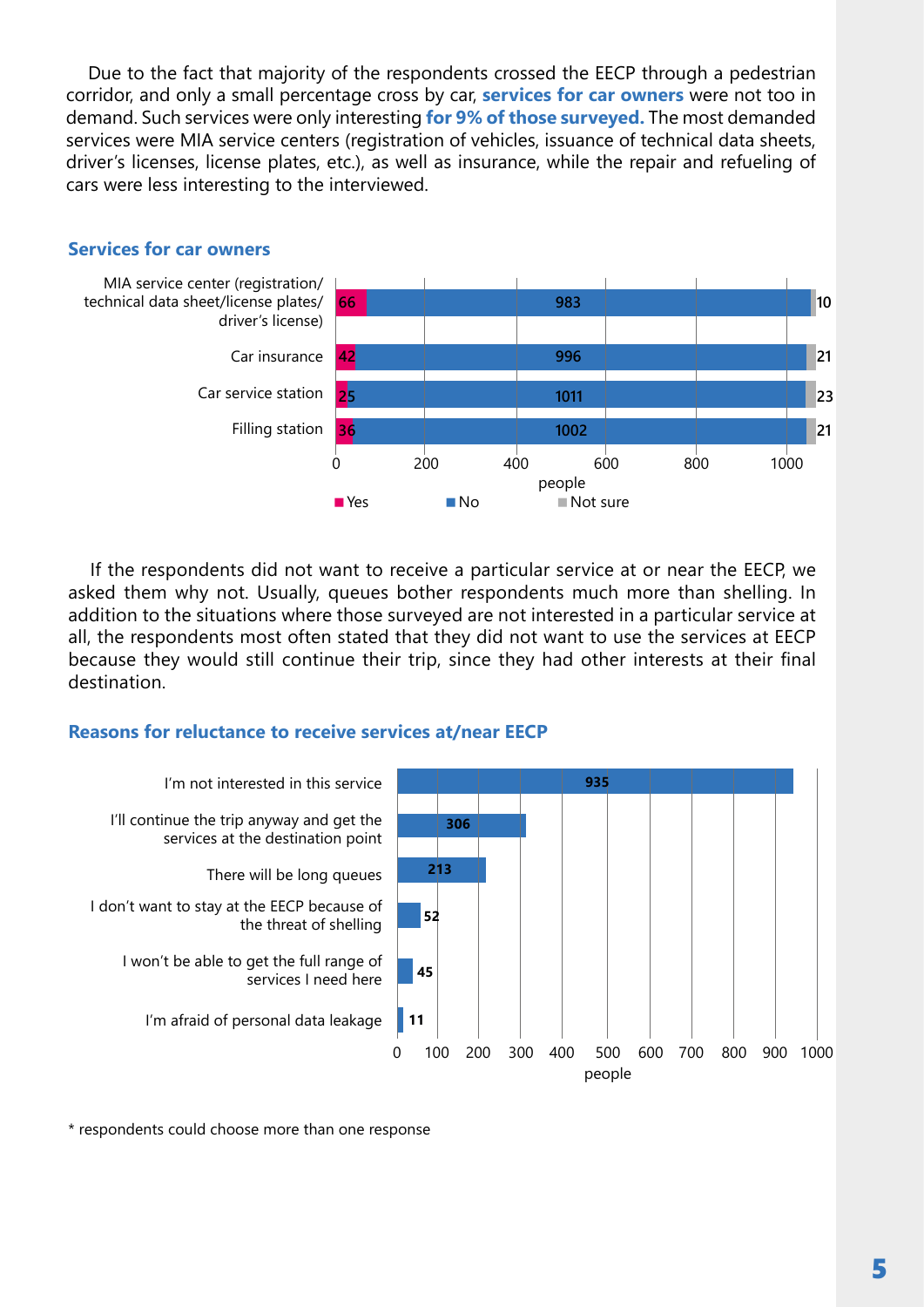Travelers were asked to choose where they thought it would be best to receive the services listed – at/near the EECP, or in the nearest settlement where they were already available, subject to the creation of appropriate infrastructure (road reconstruction and repair, transport options, temporary dwelling). Most respondents wanted to save time and money during the trip – **76% preferred the availability of services directly at the EECP.**

# **Where do you think it would be better to receive these services?**



Travelers were also asked about desired and required services at EECP. The overwhelming majority of respondents consider the presence of healthcare professionals absolutely necessary. Banking services were demanded more than law enforcement. The next most significant are state institutions (PF, DoSP, SMS, civil registry office) and legal services (notary, lawyer). Psychological assistance and other administrative services (MIA SC) at the EECP are most likely not needed, according to the travelers.

# **What are the services required at the EECP?**



In addition, TOT residents also noted they would like to receive the following at EECPs:





(Wi-Fi)



**Currency** exchange



Railway ticket offices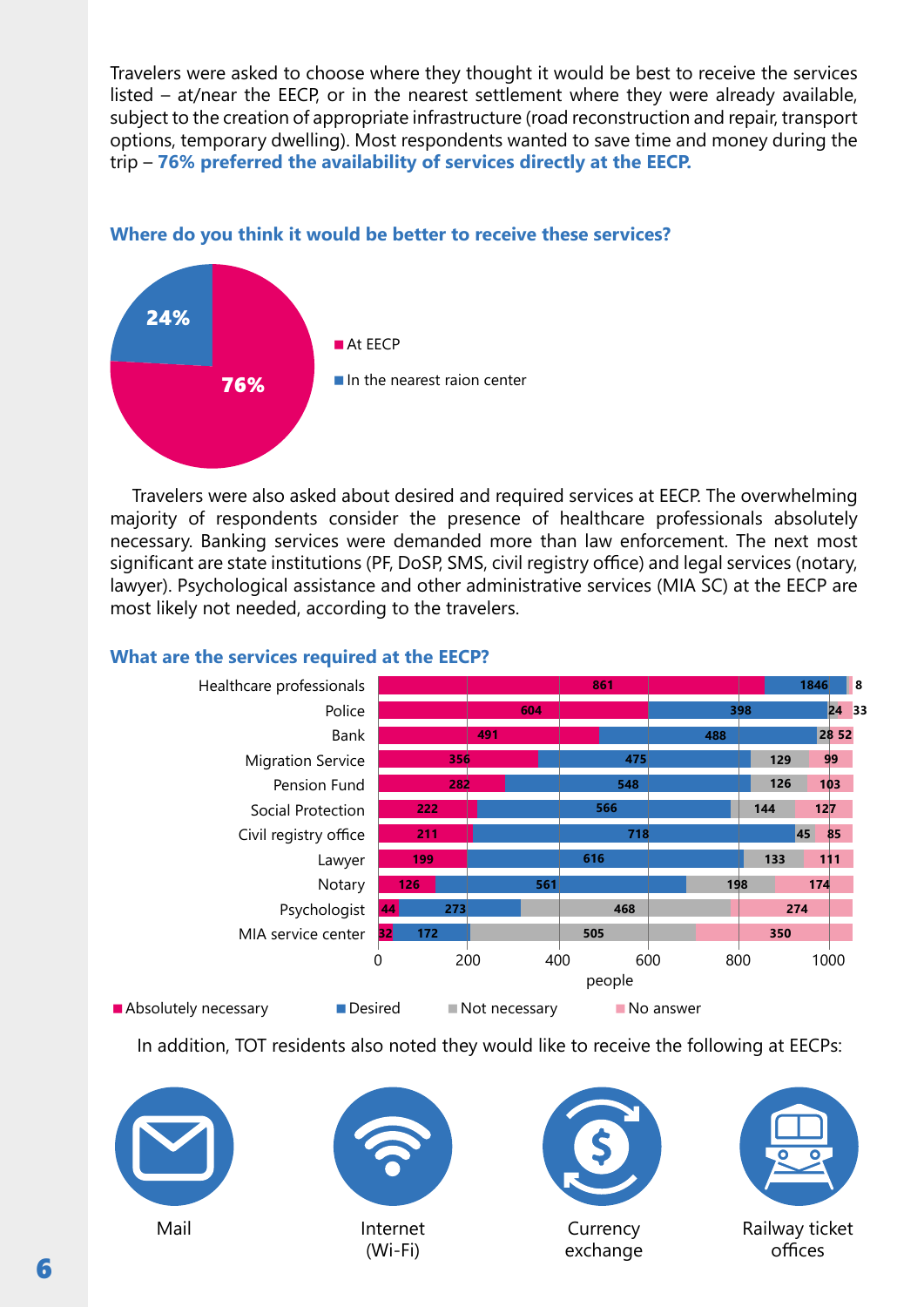In summary, TOT residents mostly travel to GCA to receive state and administrative services that they do not have access to at their place of residence, as well as postal or banking services and to purchase goods. The findings of this survey allow making a rating of the most requested services and suggesting ways to improve access of the affected population to these services:

> **Establishment of service centers directly near EECPs**

**Development of existing infrastructure and improvement of accessibility of administrative and territorial centers where these services are already provided**

#### **SECURITY**

EECPs are on the contact line between the parties to a current armed conflict. Considering the multiple violations of international humanitarian law and attacks on residential areas and social infrastructure recorded by OSCE<sup>4</sup>, the UN<sup>5</sup> and numerous national and international observers, it is impossible to guarantee the security of personnel and clients of these services in close proximity to CL.

The development of existing social infrastructure does not require agreements with security agencies. The risks to the safety of clients, personnel and property are much lower than in the territory around EECPs.

#### **LAND PLOTS**

The land around EECPs is mostly agricultural and residential. Therefore, the establishment of such service centers may require a time-consuming and complex resolution of land-related issues up to the change of the purpose of land plots.

In most raion centers, various premises are available for rent when needed to expand the areas of public authorities and institutions, and land plots are available for construction as needed.

### **INFRASTRUCTURE: REAL ESTATE**

Unlike Stanytsia Luhanska EECP, the EECPs in Donetsk Oblast are located outside of settlements or border rural areas. Therefore, there is no permanent facility that could potentially be used to create jobs in the relevant institutions, while rather stringent requirements apply to buildings and premises of public authorities, banks, notaries, etc. Major construction in the immediate vicinity of the CL is dangerous and temporary facilities may not be the solution for a number of institutions.

To create service centers or strengthen the existing institutions through staff expansion and logistics, no major construction is needed or such construction is related to lower costs.

4 https://www.osce.org/uk/special-monitoring-mission-to-ukraine/423191 5 https://news.un.org/ru/story/2019/05/1355511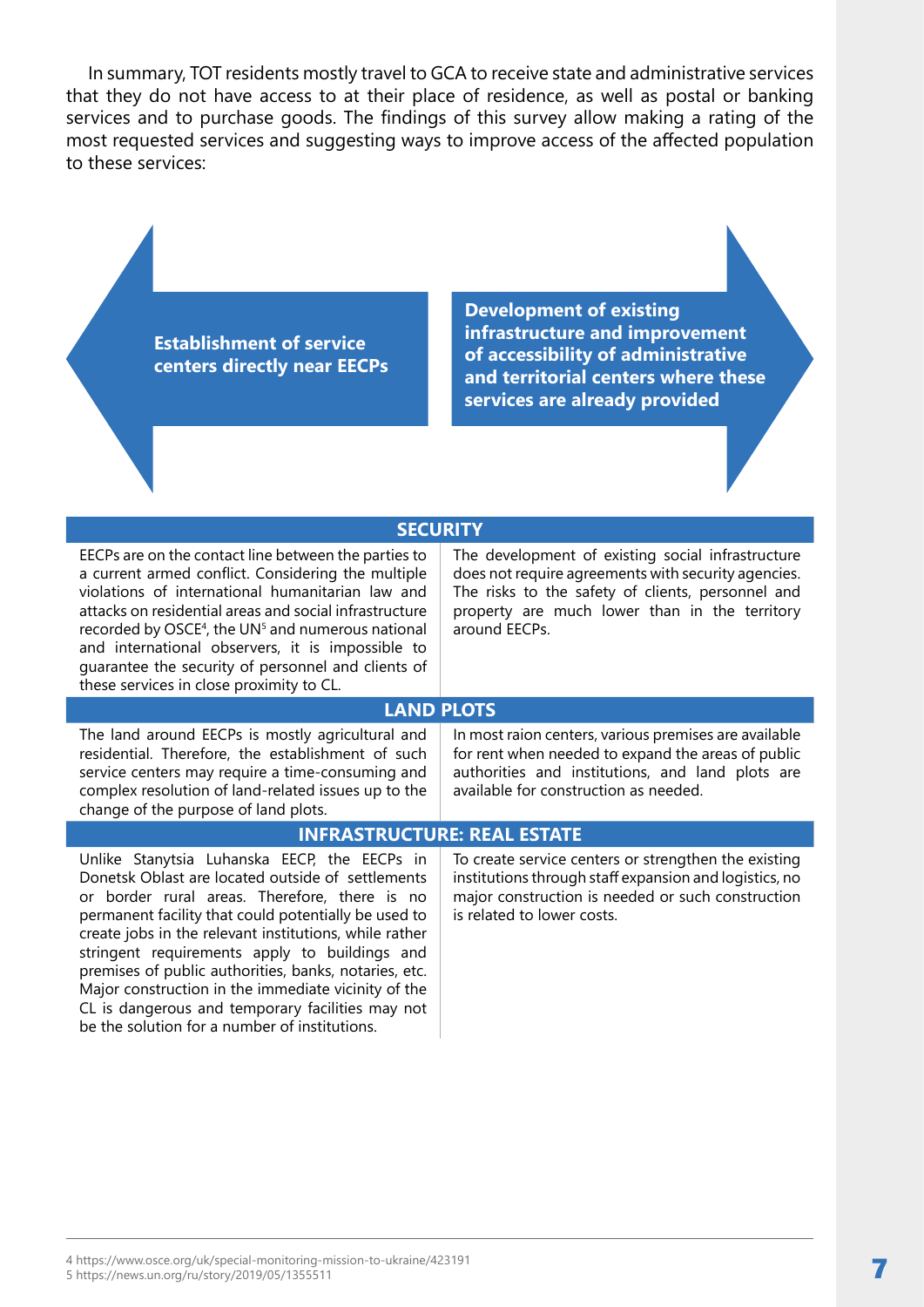### **INFRASTRUCTURE: UTILITIES AND COMMUNICATIONS**

In rural areas, where most EECPs are located, there are no or poorly developed networks of electricity, water, sewerage, heating, mobile communication networks and Internet; there are no utility enterprises, personnel and resources required to service these networks.

There is no need to build utility networks from scratch. The utility networks of cities and towns, where TOT residents travel in most cases, are often outdated and in need of development, which is, however, far more expedient than creating new facilities. In addition, investment in housing services will have a positive impact on the lives of local communities.

### **INFRASTRUCTURE: TRANSPORT**

In the case of building service centers near EECPs, the demand for the services of passenger transportation to the nearest settlements with good transport options with the rest of GCA is likely to decrease significantly. Carriers, who are not interested in servicing an EECP, may reduce the amount of transportation, which will adversely affect a large proportion of TOT residents who would like to maintain social ties in GCA.

In order to improve the access of TOT residents to administrative and social services, it is necessary to develop the transport network of relevant areas: road widening and pavement repair; creation of conditions for fair competition of carriers, quality control of passenger transportation services.<sup>6</sup>

#### **INFRASTRUCTURE: TEMPORARY DWELLING**

Addressing a number of issues (such as document issuance, (re)registration of an electronic permit to cross the CL) may take some time for a person to stay in GCA. The only possible way of accommodation for overnight stay near EECPs is at the SES points of assistance, which are designed only for overnight stays in exceptional cases.

Settlements, where the majority of TOT residents travel today, often already have the opportunities for temporary accommodation (hotels, hostels, dormitories, private property for rent). TOT residents often rent private accommodation at very high prices (the rental fee for a 1-room apartment is at least UAH 250-350 per day on average). Therefore, investments are needed to create additional affordable options of temporary accommodation (social hotels/hostels).

#### **INFRASTRUCTURE: INSTITUTIONS**

| The process of creating new territorial subdivisions<br>of governmental authorities, which should be<br>entered in the administrative map of the relevant<br>districts, will be long and difficult.                               | There is no need to create additional territorial<br>subdivisions of public authorities and institutions. |  |  |  |
|-----------------------------------------------------------------------------------------------------------------------------------------------------------------------------------------------------------------------------------|-----------------------------------------------------------------------------------------------------------|--|--|--|
| <b>SUSTAINABLE DEVELOPMENT</b>                                                                                                                                                                                                    |                                                                                                           |  |  |  |
| $\mathbf{r}$ , and the contract of the contract of the contract of the contract of the contract of the contract of the contract of the contract of the contract of the contract of the contract of the contract of the contract o |                                                                                                           |  |  |  |

In the conditions of a current armed conflict, any long-term demand for administrative and social services cannot be predicted.

Strengthening the infrastructure of relevant raion centers will have a positive impact on their further development by creating new jobs and attracting additional resources.

#### **INTEGRATION**

Establishment of service centers at EECPs may cut off many TOT residents from the rest of the country's territory and isolate them from social and cultural ties with host communities.

Improving access to the necessary services within the existing infrastructure at GCA will help maintain the social and cultural ties of Ukrainians on both sides of the CL, will provide TOT residents with access to the impartial and complete socio-political information, educational, medical and humanitarian services.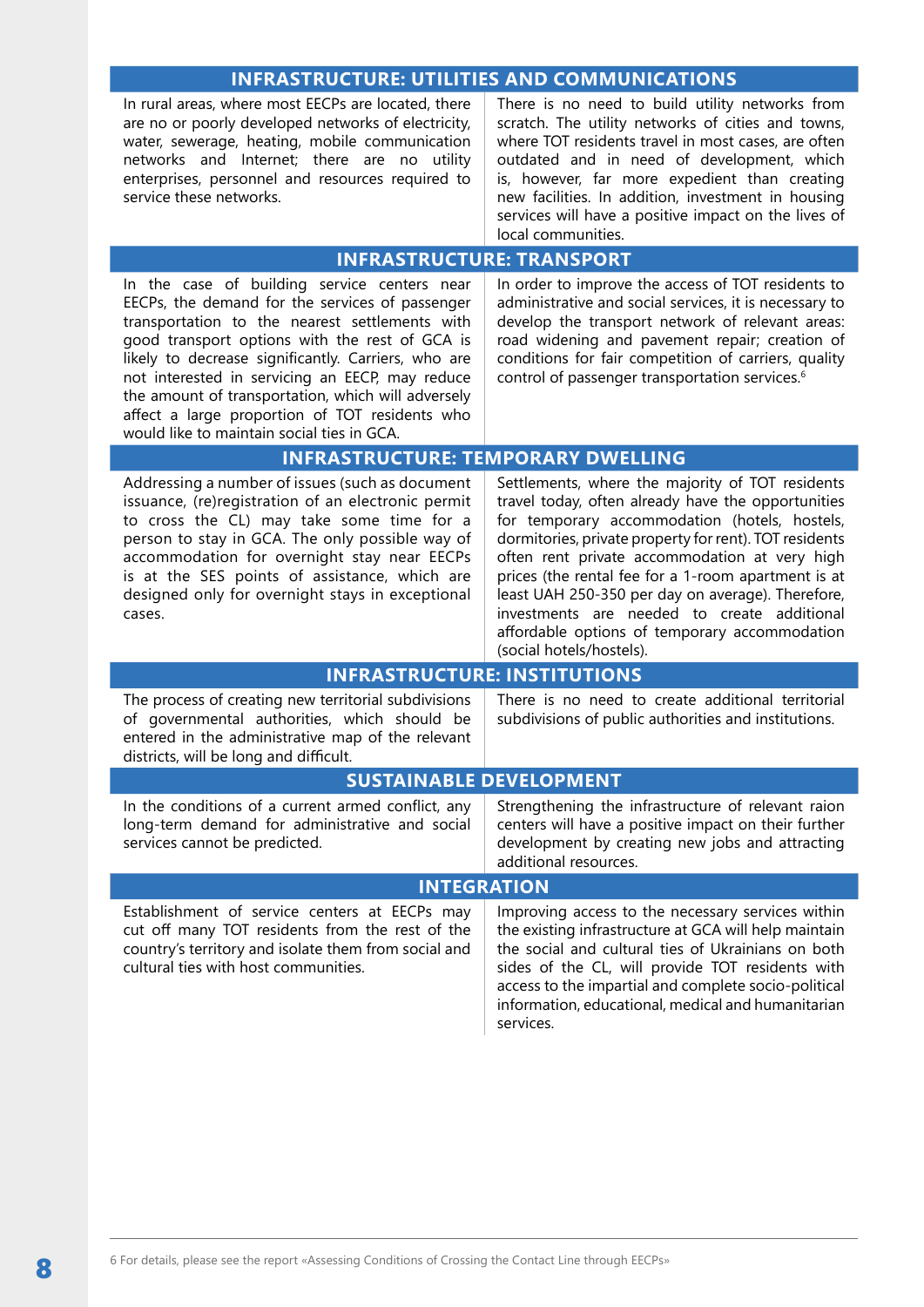Thus, the first of the proposed options seems to be the most desirable for TOT residents, since it would significantly reduce time and financial costs. However, its implementation does not appear to be very realistic and will entail unjustified financial costs, taking into account a number of factors. Such an approach may be relevant only for the Stanytsia Luhanska EECP, which is located in a settlement. However, there is still a rather tense security situation there, as well as a great need to develop both the resources of the settlement itself and its connection with the rest of GCA.

**According to the survey findings, 95% of respondents did not plan to go further than Donetsk (74%) or Luhansk oblasts (21%).** Stanytsia Luhanska, Kurakhove, Mariupol, Pokrovsk, Volnovakha and Bakhmut feel the largest burden. Similar results are shown by the survey conducted by REACH in September-November 2018.<sup>7</sup>

In each of these settlements, the most requested services are provided at least at a basic level. Public authorities expanded staff, introduced electronic queues and increased capacity in some of them, given the increased demand for their services. But the overall level of access to services remains rather low due to the lack of a systemic approach to service provision.

Taking into account the geography of crossing the CL, the second option is more promising, i.e. the development of the existing infrastructure of the administrative centers (raion, oblast, cities of oblast subordination) closest to EECPs, which would entail the implementation of the following steps:

- Road repairs, including widening of roads connecting EECPs with settlements in GCA.
- Development of transport options between EECPs and these settlements: free public transport for privileged categories of citizens and accessible to all others, that runs on a convenient schedule, and has equipped bus stations/stops.
- Opening of administrative service centers where such centers have not yet been established.
- Strengthening the capacity of state institutions (staff expansion, logistics and electronic services).
- Temporary affordable housing for TOT residents, who come for the short term to solve document-related issues, obtain/reissue a permit to cross the CL (social hotels, hostels).
- Development of urban infrastructure (public transport, public toilets, reference information, no barriers and accessibility) by strengthening communities, for example, by providing them with subsidies from the state or oblast budget, based on demand/usage rather than population.